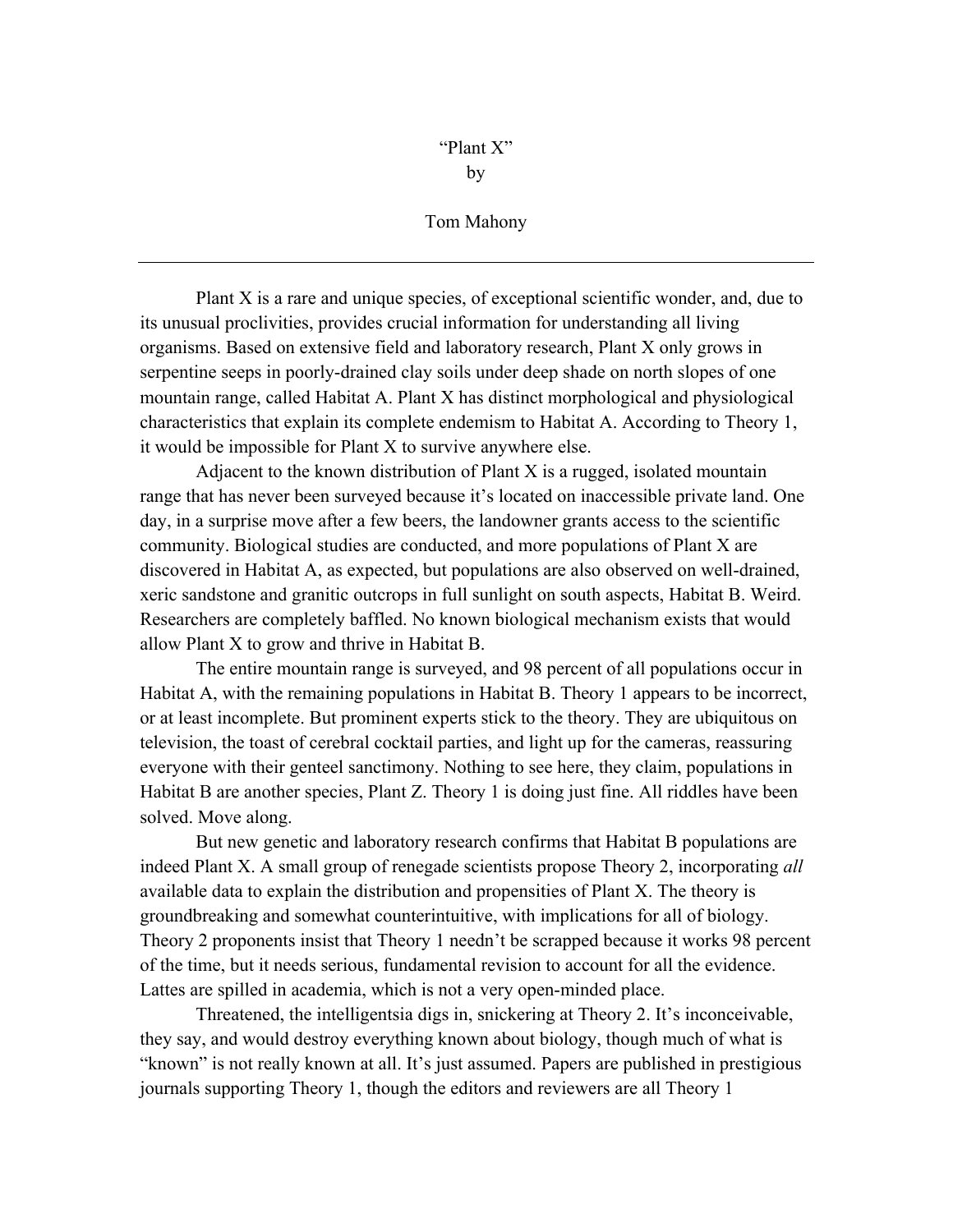proponents. Curiously, these papers cite only evidence in support of Theory 1, while dismissing or ignoring evidence to the contrary. Papers in support of Theory 2 are relegated to fringe journals and obscure conferences in uncouth locales.

New studies on Plant X are conducted. The results overwhelmingly support Theory 2. Theory 1 proponents explain away the data via obscure methodological critiques, or more frequently, simply ignore the unsavory data. Ridicule and ad hominem attacks are employed to silence dissidents. When pressed, Theory 1 proponents get downright conspiratorial, even hinting the data is fabricated, the specter of fraud raised and whispered darkly in the halls of academia. Theory 2 supporters are ostracized and accused of engaging in "pseudoscience" for daring to question the prevailing paradigm. They are hounded out of polite society and relegated to scientific backwaters. Many talented and open-minded investigators interested in Plant X pick a different research focus, not wanting their reputations trashed and careers ruined. They have bills to pay.

Theory 1 proponents seemingly win the game. They control the funding, journals, hiring, and media narrative. They sneer and ridicule Theory 2 supporters, though the actual evidence is rarely examined. It *has* to be wrong, so there's no point giving it a serious look. They wouldn't believe it even if it were true. For years, the status quo dominates, and Theory 2 remains in disrepute with little funding or prominent adherents, yet the evidence in support of it quietly amasses.

Then, slowly, the staunch defenders of Theory 1 retire or die of old age. A critical mass is reached. Theory 2 is self-evident to the next generation, and is accepted as completely obvious.

\*\*\*\*\*

What's the point of the saga of mythical Plant X? It's representative of the current debate over consciousness. The prevailing paradigm in science is materialism. It forms the entire underpinning of western science and culture. The logical deduction from materialism is that the brain produces consciousness, with humans merely biological machines in a deterministic, meaningless universe.

But what if this assumption—and it *is* an assumption—is wrong? What if consciousness, rather than some trivial byproduct of brain function, is the fundamental fabric of reality? If you examine the evidence—such as the numerous variations of the double-slit experiment in quantum mechanics, a century of experiments in psi phenomena, verified veridical perceptions in near-death experiences, and many other independent lines of evidence, not to mention several millennia of eastern thought rather than dismissing it out of hand, it's highly suggestive of a larger reality. This doesn't mean that  $F = ma$  no longer works, it just means that materialism is a subset of a larger reality, just as Newtonian mechanics is a subset of a larger reality that includes relativity and quantum mechanics.

A true scientist is open to *any* credible data regardless of the prevailing paradigm, which is often spectacularly wrong. History is replete with scientists thinking they had it